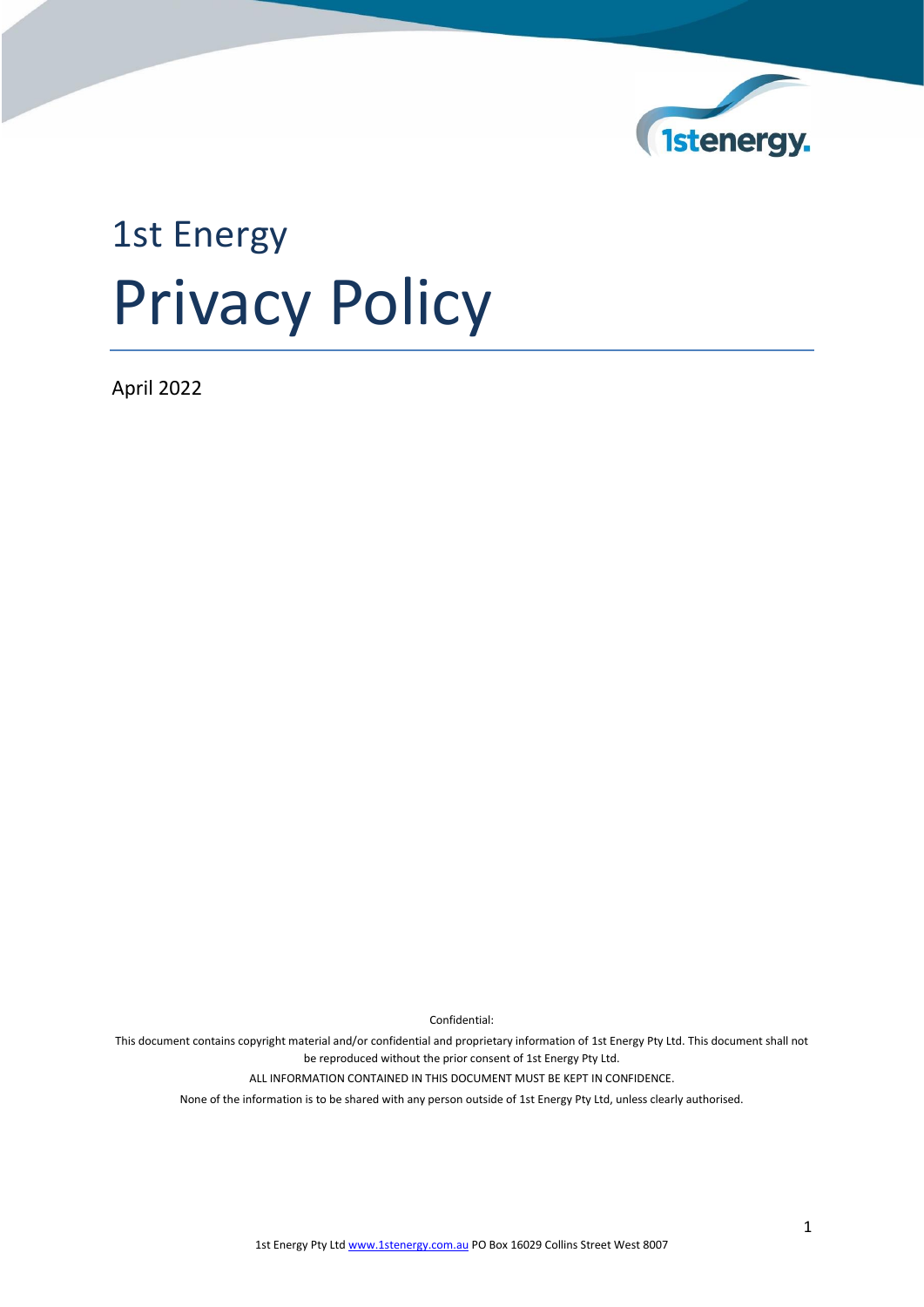

#### $1.$ **Contents**

| 2.  |  |
|-----|--|
| 3.  |  |
| 4.  |  |
| 5.  |  |
| 6.  |  |
| 7.  |  |
| 8.  |  |
| 9.  |  |
| 10. |  |
| 11. |  |
| 12. |  |
| 13. |  |
| 14. |  |
| 15. |  |
| 16. |  |
| 17. |  |
| 18. |  |
| 19. |  |
| 20. |  |
| 21. |  |
| 22. |  |
| 23. |  |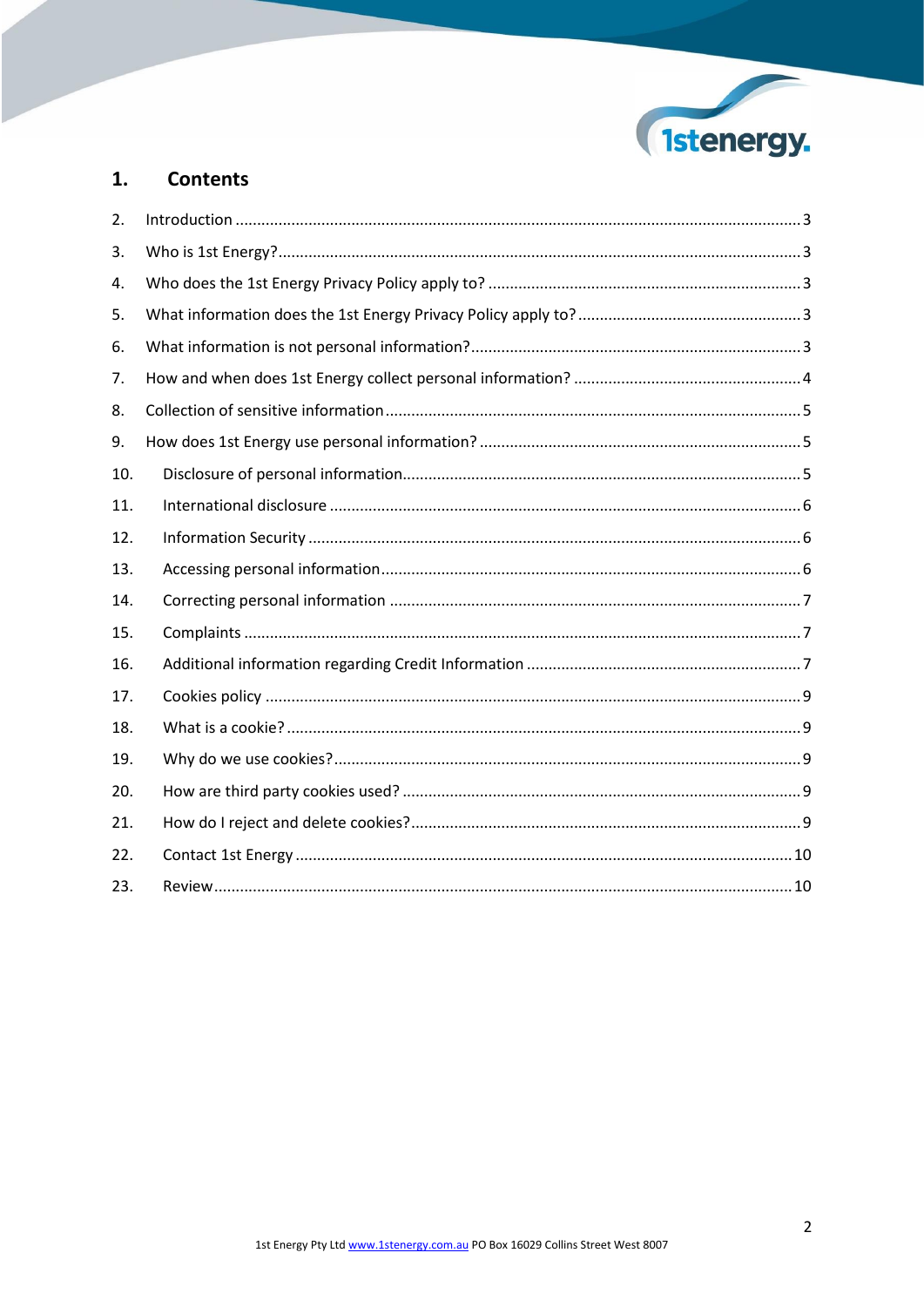

# <span id="page-2-0"></span>**2. Introduction**

1st Energy is an authorised electricity and gas retailer. As a business there may be circumstances where we collect personal information about our customers and employees.

1st Energy is committed to complying with the Australian Privacy Principles as set out in the Privacy Act 1988 in relation to all personal information it collects.

This Policy sets out how we:

- Collect, store and use personal information,
- The circumstances in which we might disclose personal information to third parties,
- How you can access your personal information, and
- What you can do if you're unhappy with 1st Energy's treatment of your personal information.

We may make changes to the Privacy Policy from time to time without notice, via the uploading of an updated version of the Privacy Policy o[n www.1stEnergy.com.au.](http://www.1stenergy.com.au/)

# <span id="page-2-1"></span>**3. Who is 1st Energy?**

In this Policy, "1st Energy" refers to all activities of the 1st Energy group of companies.

### <span id="page-2-2"></span>**4. Who does the 1st Energy Privacy Policy apply to?**

This Policy applies to any individuals in respect of whom 1st Energy currently holds, or may in the future collect, personal information.

# <span id="page-2-3"></span>**5. What information does the 1st Energy Privacy Policy apply to?**

This Policy applies to personal information. "Personal information" is information or an opinion about an identified individual or an individual who is reasonably identifiable, whether true or not, and whether recorded in a material form or not.

In this Policy there are also references to "sensitive information". "Sensitive information" is information or an opinion about a person's racial or ethnic origin, political opinions, membership of a political association, religious beliefs or affiliations, philosophical beliefs, membership of a professional or trade association, membership of a trade union, sexual orientation or practices, criminal record, or health, genetic or biometric information. Sensitive information is a subset of personal information.

# <span id="page-2-4"></span>**6. What information is not personal information?**

Information where 1st Energy has removed any reference to a person, so that the person cannot be reasonably identifiable from the information, is not personal information.

1st Energy may use this information for its own purposes and commercial gain. For example, the fact that x users aged 30-35 have accessed a 1st Energy website is not personal information.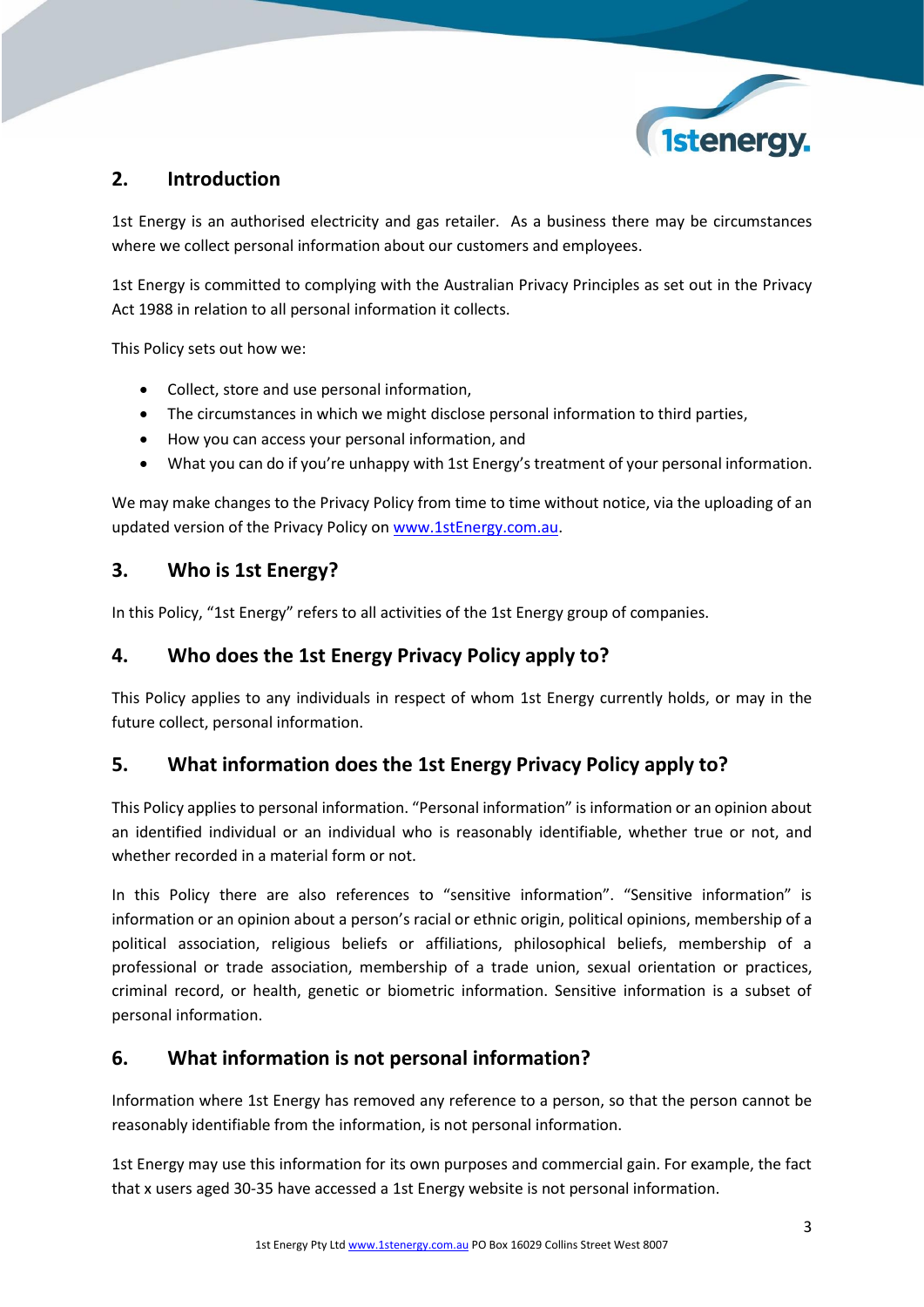

# <span id="page-3-0"></span>**7. How and when does 1st Energy collect personal information?**

For customers and potential customers, we aim to only collect information that is necessary to provide you with any service you have requested, being the sale and supply of electricity and/or gas or related services.

For employees and potential employees, we aim to only collect information that is necessary to provide you with employment and assess your suitability for employment with us.

We collect information in a variety of ways, including:

- When you request the supply of electricity and/or gas or other related goods and services and to assist us with supplying your premises and administering customer accounts,
- When you request a quote or product information from us and to us assist us in providing you that information,
- When you contact us for information,
- When you apply for a job with us,
- Engaging suppliers, contractors, and other personnel,
- Responding to questions regarding our products and our business,
- Interacting with people via our websites,
- Conducting trade promotions and competitions; and
- Security video surveillance at 1st Energy sites.

The kinds of personal information we collect includes names, addresses and other contact details, information to identify our customers, information to contact our customers, concession details of customers, information relating to customers gas or electricity meters, information collected from bills uploaded by users of our bill analysis tool service, information required for credit reports, details about a person's work experience and other qualifications, date of birth, driver's license details, bank account details, photographs and video footage.

Where reasonable and practicable, we will collect personal information directly from the person and inform the person that this is being done.

However, in some circumstances, it is necessary for us to collect personal information through third party service providers or agents from a source of publicly available information (e.g. a telephone book) or from an employer (e.g. where a contractor provides personal information about its staff).

At or soon after the time when we collect personal information, we will take reasonable steps to ensure that the person is aware of which energy company has undertaken the collection, the purpose(s) of the collection, the main consequences (if any) if the information is not collected, the types of organisation (if any) to which the information may be disclosed (including those located overseas), any law that required the particular information to be collected, and the fact that this Privacy Policy contains details on access, correction and complaints.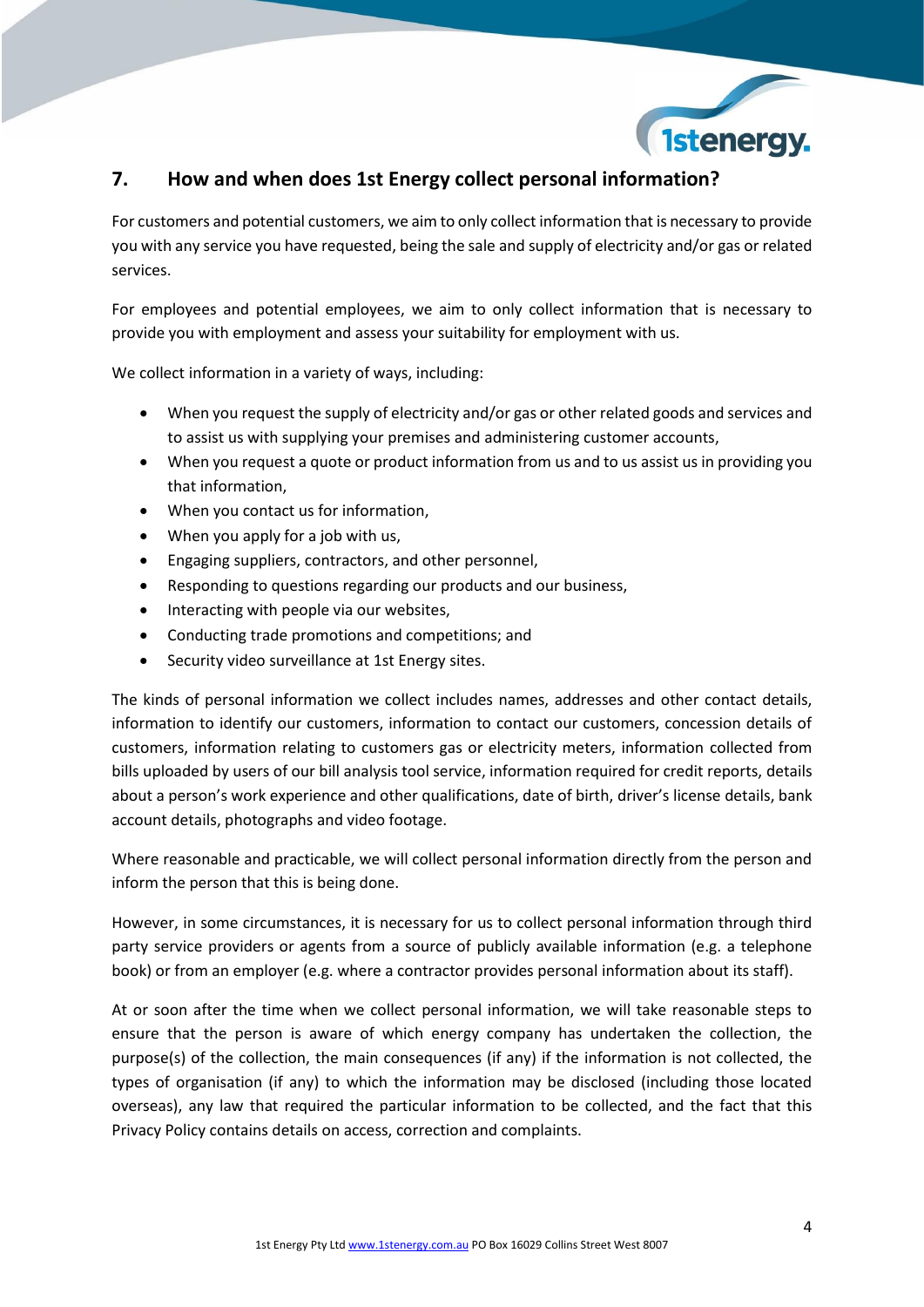

Personal information collected by us is held in a variety of formats, including hard copy format, on our computer systems, cloud services, servers and other IT appliances and hardware required for storage infrastructure.

If we receive personal information that we've not requested (unsolicited information) and we determine that we could not have collected that information under the Australian Privacy Principles if we had requested it, then we will destroy or de-identify the information if it is lawful and reasonable to do so.

Where practicable, you may deal with us anonymously or by pseudonym.

# <span id="page-4-0"></span>**8. Collection of sensitive information**

We will not collect sensitive information unless the person to whom it relates consents to the collection and the information is reasonably necessary for one or more of our functions or activities, except where the collection is required or authorised by law, is necessary to prevent or lessen a serious and imminent threat to the person's (or another person's) life or health or is necessary in relation to legal proceedings (current, anticipated or potential), or another permitted exception in the Privacy Act applies.

# <span id="page-4-1"></span>**9. How does 1st Energy use personal information?**

The use to which we can put personal information depends on the reason for which it was collected.

We may use personal information for its primary purpose of collection (e.g. the delivery of goods to the person) or for any related secondary purpose that we could reasonably be expected to use the personal information for.

In certain circumstances, we may use personal information for promotional or direct marketing purposes. However, a person may at any time request we do not to use their personal information for sending direct marketing material to that person. Such a request can be made by contacting us either in writing, by email or by telephone at the contact details below. There is no fee for making such a request.

# <span id="page-4-2"></span>**10. Disclosure of personal information**

We respect the privacy of personal information, and we will take reasonable steps to keep it strictly confidential.

We may disclose your personal information to the following people/companies:

- Service providers that we rely on to provide services to you such as electricity and gas distributors or metering coordinators,
- Government agencies or law enforcement bodies where we are required to or authorised to do so by law,
- Credit agencies that we engage to provide credit information about you if you apply for services from us, and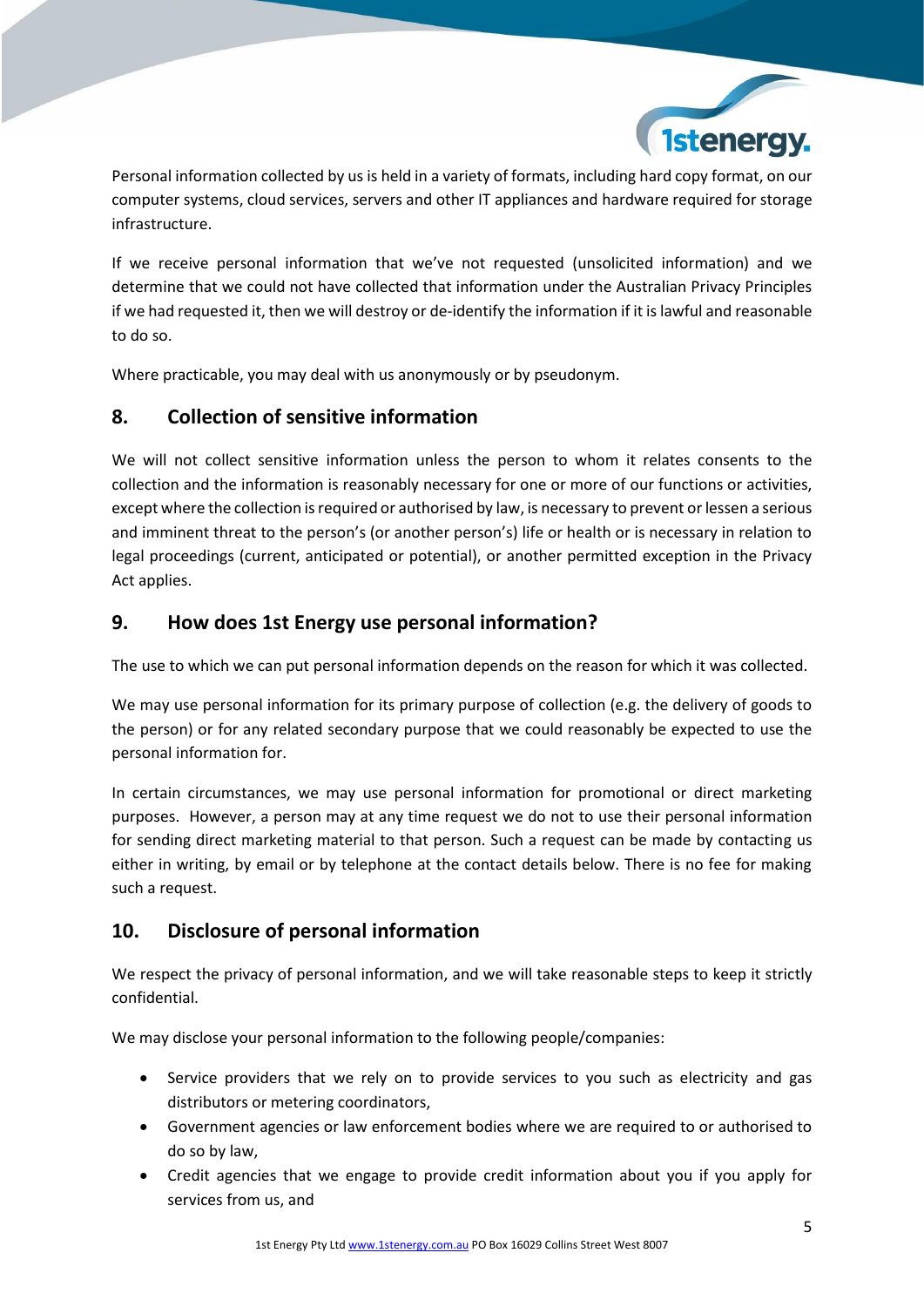

- Companies related to us or who take control of all or part of our business may require us to share your personal information.
- Our contractors, suppliers, agents, related entities and partners who assist us to provide products and services and to administer, manage and improve our business, including companies that provide products and services based on smart meter data and companies who manage the distribution of energy
- Organisations with whom we have commercial arrangements including debt buyers, corporate finance and banking providers, auditors and lawyers and government and regulatory authorities (as required or authorised by law)

We will only disclose personal information to third parties without the consent of the person to whom it relates if the disclosure is:

- necessary to protect or enforce our legal rights or interests or to defend any claims;
- necessary to prevent or lessen a serious threat to a person's health or safety;
- required or authorised by law; or
- permitted by another exception in the Privacy Act.

Under no circumstances will we sell personal information without the consent of the person to whom it relates.

#### <span id="page-5-0"></span>**11. International disclosure**

An individual 1st Energy company may disclose personal information to a related 1st Energy company in Australia or overseas, subject to the provisions of the Privacy Act. In such circumstances, the related company will only use the personal information for the same purposes that the disclosing 1st Energy company is authorised to use the personal information for.

In accordance with the principles set out in this Policy, as part of its normal course of business we transfer personal information to our companies and third parties located in a range of countries in which we or our contractors operate.

### <span id="page-5-1"></span>**12. Information Security**

We will take all reasonable steps to ensure that all personal information held by us is secure from any unauthorised access or disclosure. However, 1st Energy does not guarantee that personal information cannot be accessed by an unauthorised person (e.g. a hacker) or that unauthorised disclosures will not occur.

We will take reasonable steps to destroy or permanently de-identify personal information if it is no longer needed for the purposes for which we're authorised to use it.

### <span id="page-5-2"></span>**13. Accessing personal information**

You may request to access personal information that we hold about you by contacting us.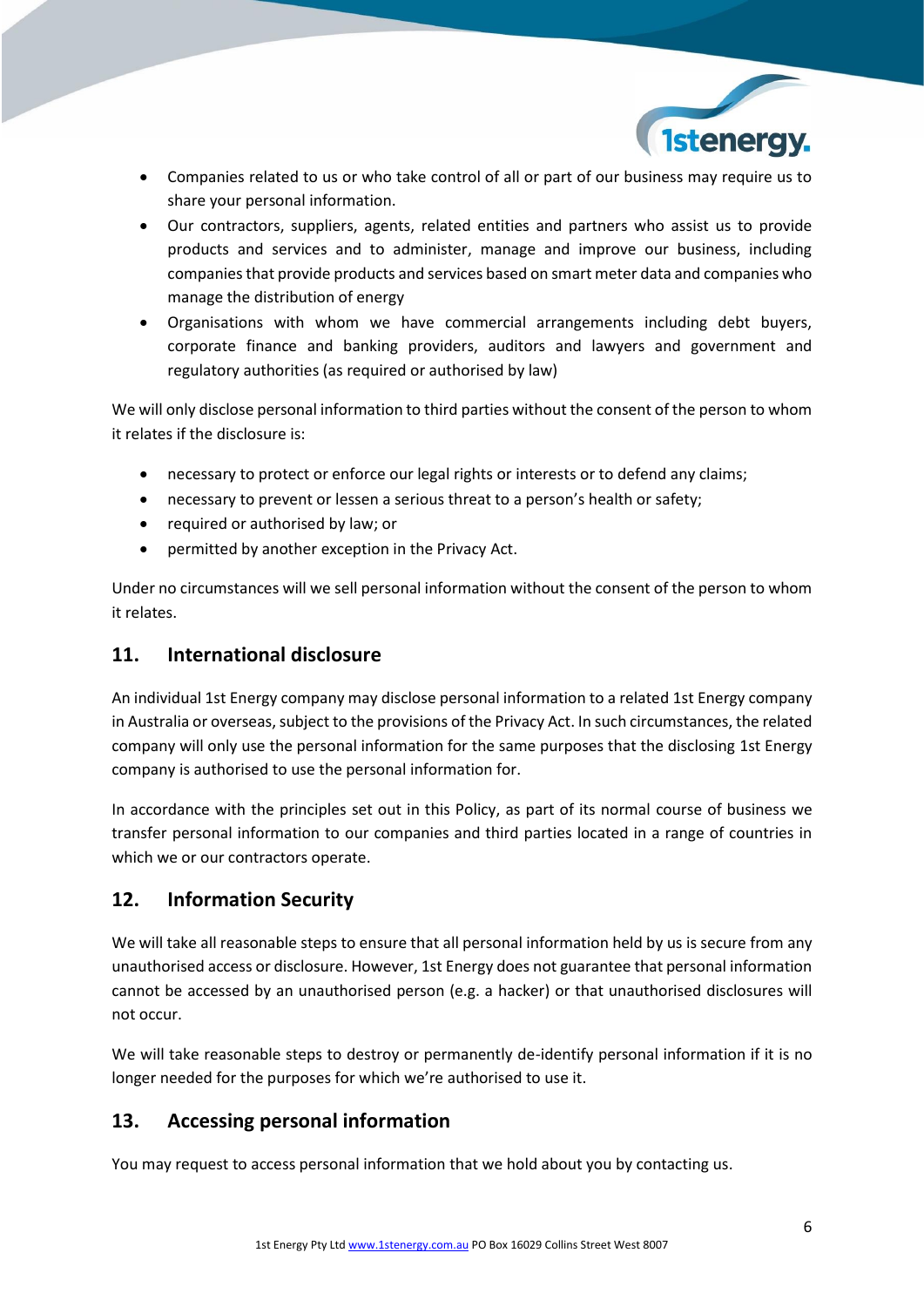

We will grant a person access to their personal information as soon as possible, subject to the circumstances of the request.

A request to access personal information will be rejected if:

- The request is frivolous or vexatious,
- Providing access would have an unreasonable impact on the privacy of another person,
- Providing access would pose a serious and imminent threat to the life or health of any person,
- Providing access would prejudice 1st Energy's legal rights, or
- There are other legal grounds to deny the request.

We may charge a fee for reasonable costs incurred in giving access to an individual's personal information. The fee (if any) will be disclosed prior to it being levied.

#### <span id="page-6-0"></span>**14. Correcting personal information**

We will take reasonable steps to ensure the accuracy and completeness of the personal information we hold. However, if you believe that any personal information that we hold about you is inaccurate or out of date, then you should contact us.

#### <span id="page-6-1"></span>**15. Complaints**

If a person wishes to complain about a breach by us or our Privacy Policy, the Australian Privacy Principles, or the Credit Reporting Privacy Code, a complaint may be lodged in writing by post or by email to the address set out in "Contact 1st Energy" below.

Your complaint will be managed by our privacy officer who will review it and provide you with a response as soon as possible. If you are not satisfied with the way we have dealt with your complaint, you may then complain to the Officer of the Australian Information Commissioner, email: [enquiries@oaic.gov.au](mailto:enquiries@oaic.gov.au) or visit [www.oaic.gov.au.](http://www.oaic.gov.au/)

### <span id="page-6-2"></span>**16. Additional information regarding Credit Information**

This Privacy Policy also applies in relation to our collection and use of credit information of individuals, regarding commercial credit provided by us.

The types of credit information that we collect and uses for assessing an application for commercial credit and administering a commercial account include:

- names, addresses and other contact details of accountholders and guarantors (both prospective and current);
- bank account details;
- driver's licence details;
- financial information; and
- information on the assets held by an individual.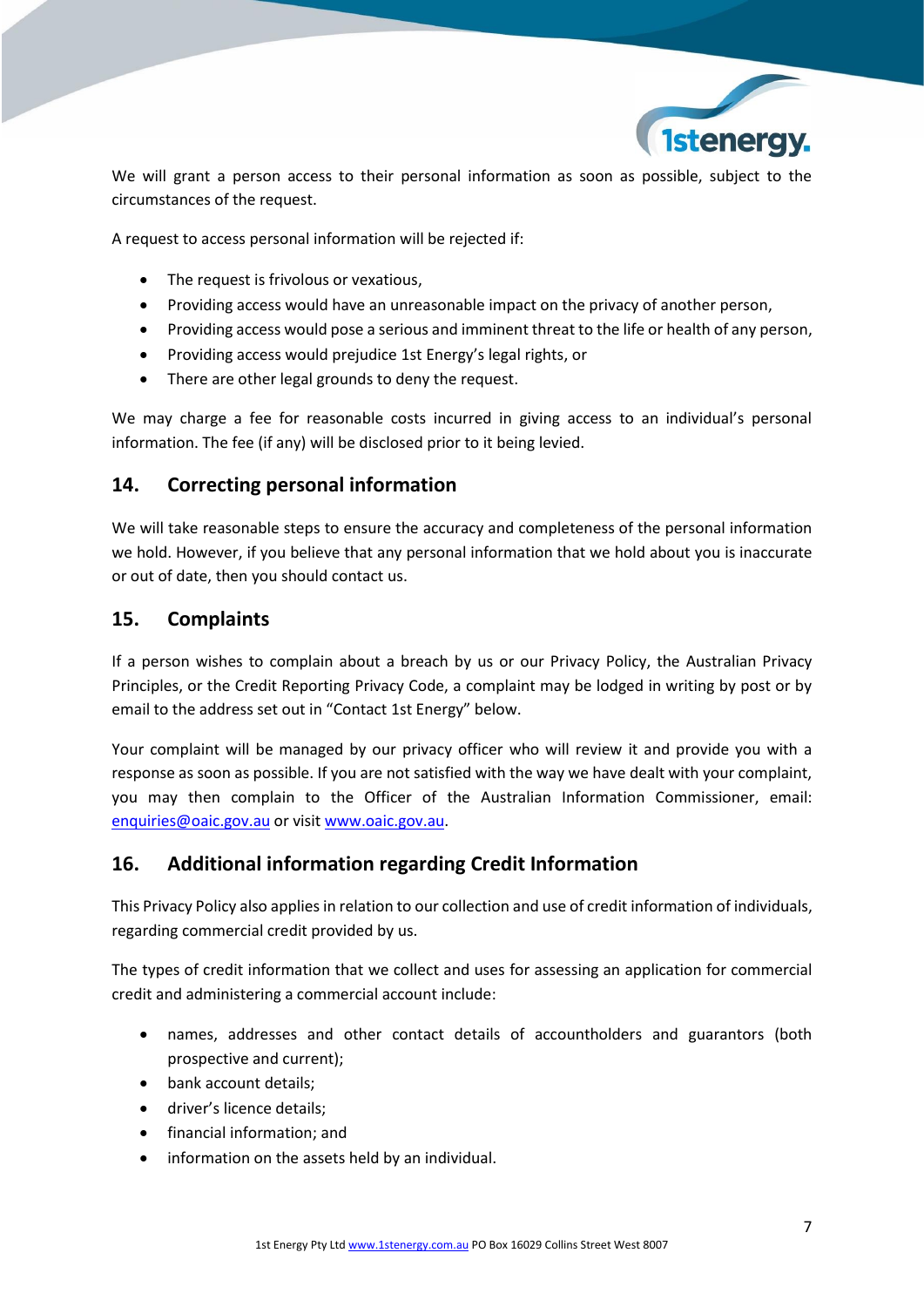

Such information is collected from the relevant individual and from credit reporting bodies, as well as from publicly available information.

We use your credit-related information to help us determine whether to provide or continue to provide any products or services to you on credit and to manage our relationship with you as permitted by Part IIIA of the Privacy Act.

We may use or disclose your credit-related information for a range of purposes including to:

- assess any application you make for credit;
- collect payments that you owe us;
- debt collection;
- consider whether to provide credit to you;
- respond to any access or correction requests that you make to us, a credit reporting provider or another credit provider;
- respond to any complaint that you make, whether to us, a regulator, or any provider of a recognised external dispute resolution scheme; and
- comply with the law or an order of a court or tribunal.

If you choose not to provide this information to us, we may not be able to answer your query or provide energy, credit or related products and services to you.

We may disclose your credit information and credit eligibility information to third parties, including:

- some intermediaries;
- our related companies;
- organisations that perform credit assessment, management and debt collection activities on our behalf including National Mercantile;
- current or prospective guarantors or security providers in relation to credit we are providing to you; and
- organisations involved in debt assignment.

We may exchange credit-related information as permitted by the Act and CR Code. The credit reporting bodies may we use include, (but are not limited to):

**Commercial Credit Control Pty Ltd** 1300 139 043 [www.comcredit.com.au](http://www.comcredit.com.au/)

**National Mercantile**  1300 096 407 [www.nationalmercantile.com.au](http://www.nationalmercantile.com.au/)

<span id="page-7-0"></span>You can contact the above credit reporting bodies or visit their websites to see their policies on the management of credit-related information.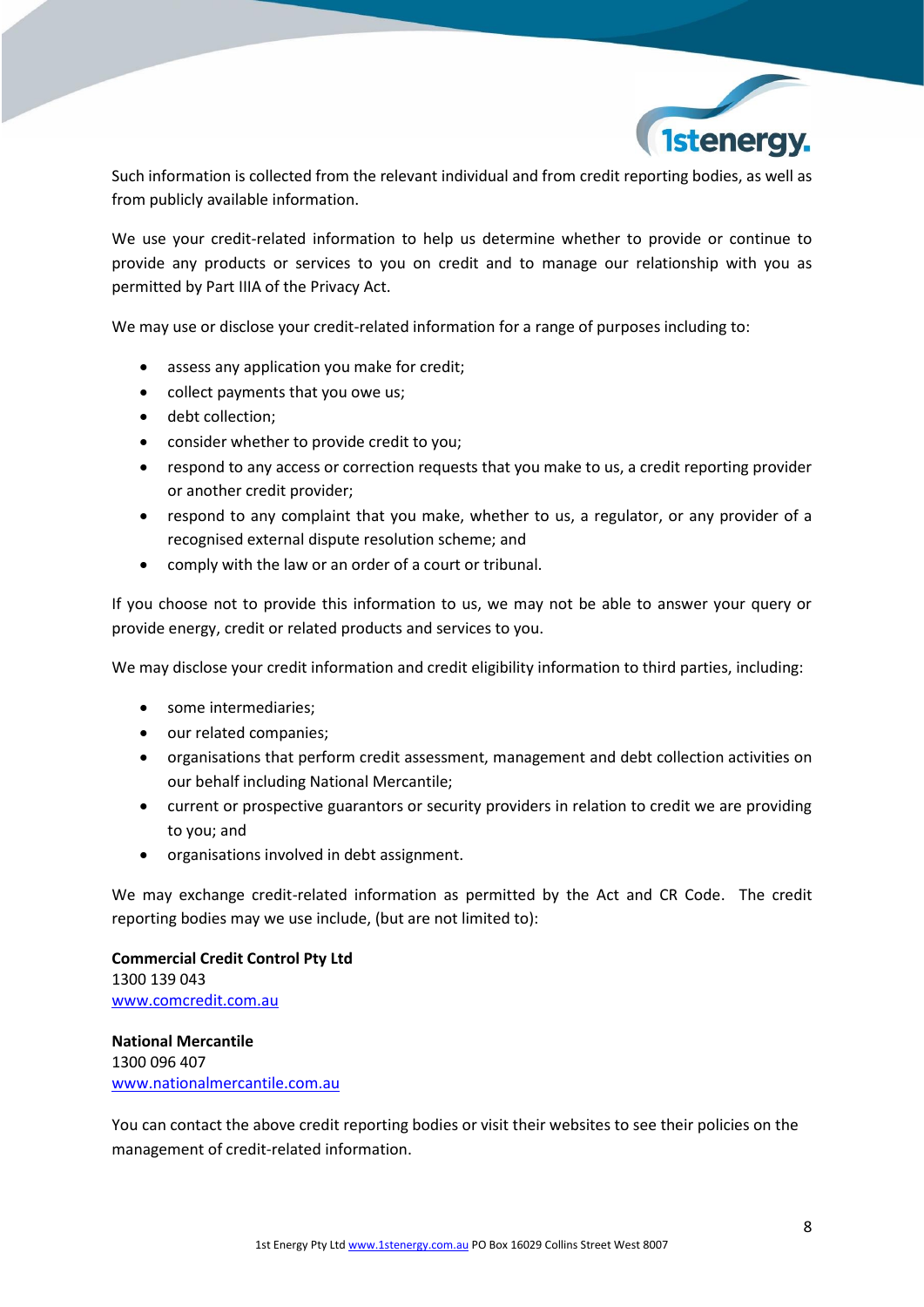

# **17. Cookies policy**

We use the term "cookies" to refer to cookies and other similar technologies covered by the EU Directive on privacy in electronic communications.

# <span id="page-8-0"></span>**18. What is a cookie?**

Cookies are small data files that your browser places on your computer or device. Cookies help your browser navigate a website and the cookies themselves cannot collect any information stored on your computer or your files.

When a server uses a web browser to read cookies they can help a website deliver a more user-friendly service. To protect your privacy, your browser only gives a website access to the cookies it has already sent to you.

# <span id="page-8-1"></span>**19. Why do we use cookies?**

We use cookies to learn more about the way you interact with our content and help us to improve your experience when visiting our website.

Cookies remember the type of browser you use and which additional browser software you have installed. They also remember your preferences, such as language and region, which remain as your default settings when you revisit the website. Cookies also allow you to rate pages and fill in comment forms. Some of the cookies we use are session cookies and only last until you close your browser, others are persistent cookies which are stored on your computer for longer.

# <span id="page-8-2"></span>**20. How are third party cookies used?**

For some of the functions within our websites we use third party suppliers, for example, when you visit a page with videos embedded from or links to YouTube. These videos or links (and any other content from third party suppliers) may contain third party cookies and you may wish to consult the policies of these third-party websites for information regarding their use of cookies.

# <span id="page-8-3"></span>**21. How do I reject and delete cookies?**

We will not use cookies to collect personally identifiable information about you. However, should you wish to do so, you can choose to reject or block the cookies set by 1st Energy or the websites of any third-party suppliers by changing your browser settings – see the Help function within your browser for further details.

Please note that most browsers automatically accept cookies so if you do not wish cookies to be used you may need to actively delete or block the cookies.

For information on the use of cookies in mobile phone browsers and for details on how to reject or delete such cookies, please refer to your handset manual.